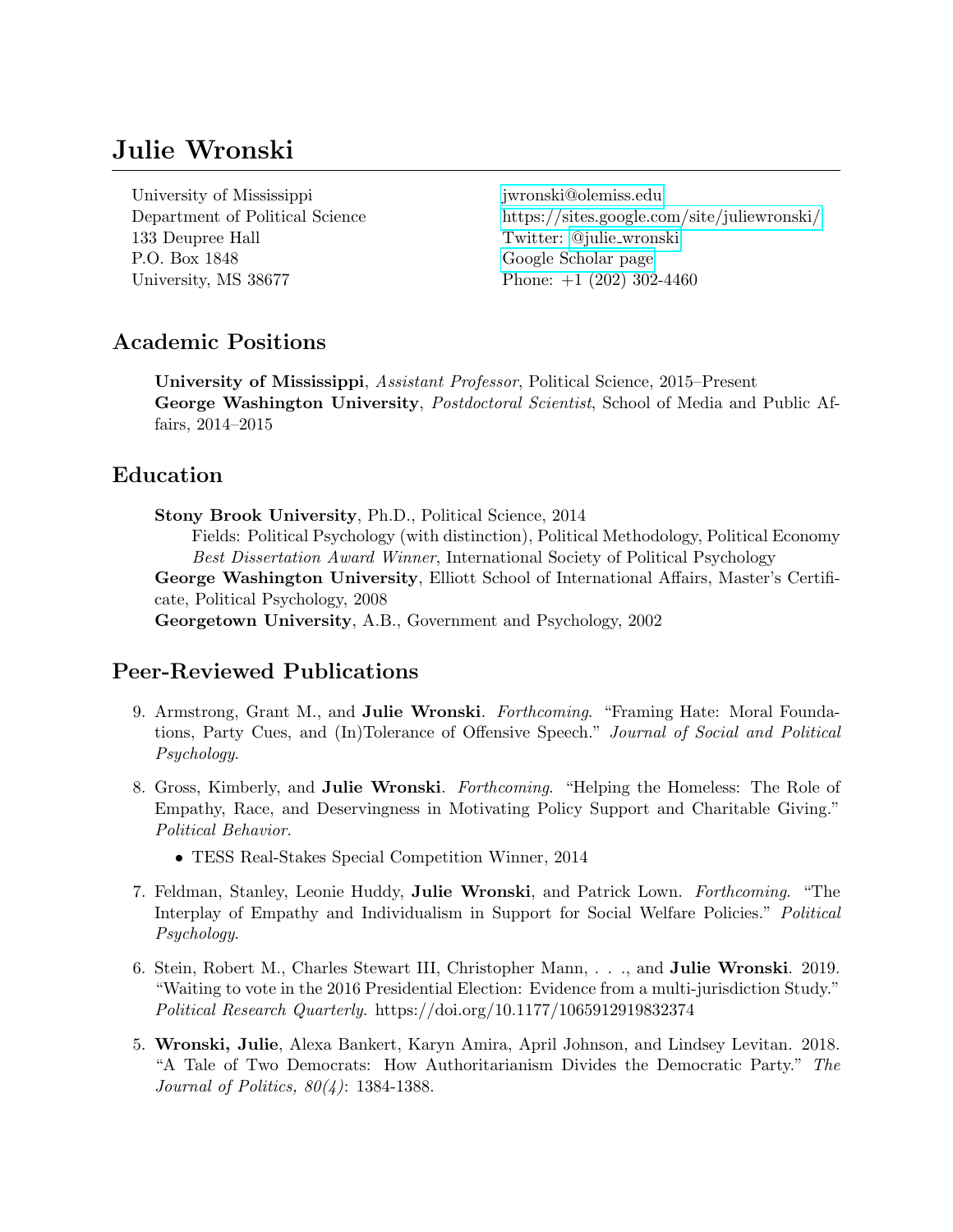- Featured in Half Hour of Heterodoxy podcast and The American Conservative
- 4. Mann, Christopher B., Gayle A. Alberda, Nathanieal A. Birkhead, . . ., and Julie Wronski. 2018. "Pedagogical Value of Polling-Place Observation by Students." PS: Political Science and Politics,  $51(4)$ : 831-837.
- 3. Mason, Lilliana and Julie Wronski. 2018. "One Tribe to Bind Them All: How Our Social Group Attachments Strengthen Partisanship." Political Psychology, 39(S1): 257-277.
	- Featured in The New York Times, The Economist, and Vox.com
- 2. Johnston, Christopher D. and Julie Wronski. 2015. "Personality Dispositions and Political Preferences across Hard and Easy Issues." Political Psychology, 36(1): 35-53.
- 1. Levitan, Lindsey and Julie Wronski. 2014. "Social Context and Information Seeking: Examining the Effects of Network Attitudinal Composition on Engagement with Political Information." Political Behavior, 36(4): 793-816.

## Book Chapters and Review Essays

- 2. Stein, Robert M., Charles Stewart III, Christopher Mann, . . ., and Julie Wronski. 2020. "Polling Place Quality and Access." in Kathleen Hale and Bridgett A. King, eds., The Future of Election Administration, pgs. 83-100. Palgrave Macmillan, Cham.
- 1. Wronski, Julie. 2016. "Intergroup Identities, Moral Foundations, and Their Political Consequences: A Review of Social Psychology of Political Polarization Eds. Piercarlo Valdesolo Jesse Graham." Social Justice Research, 29(3): 345-353.

## Manuscripts Under Review

"Who's at the Party? Group Sentiments and the Social Bases of Political Partisanship." with John V. Kane and Lilliana Mason.

"Who Doesn't Count as an American: An Exclusionary Approach to National Identity."

## Working Papers

"Ingroup Lovers or Outgroup Haters? The Social Roots of Trump Support and Partisan Identity" with Lilliana Mason and John V. Kane.

"Talk Authoritarian to Me: Measuring Authoritarianism Using Speech" with Jonathan D. Klingler, Adam J. Ramey, and Gary E. Hollibaugh.

"Manipulating Perceptions of 'American'-ness Across Social Groups" (funded by UM College of Liberal Arts Summer Research Award 2019 )

"Mississippi Exit Polling." with Thessalia Merivaki, Travis Endicott, and Grant M. Armstrong.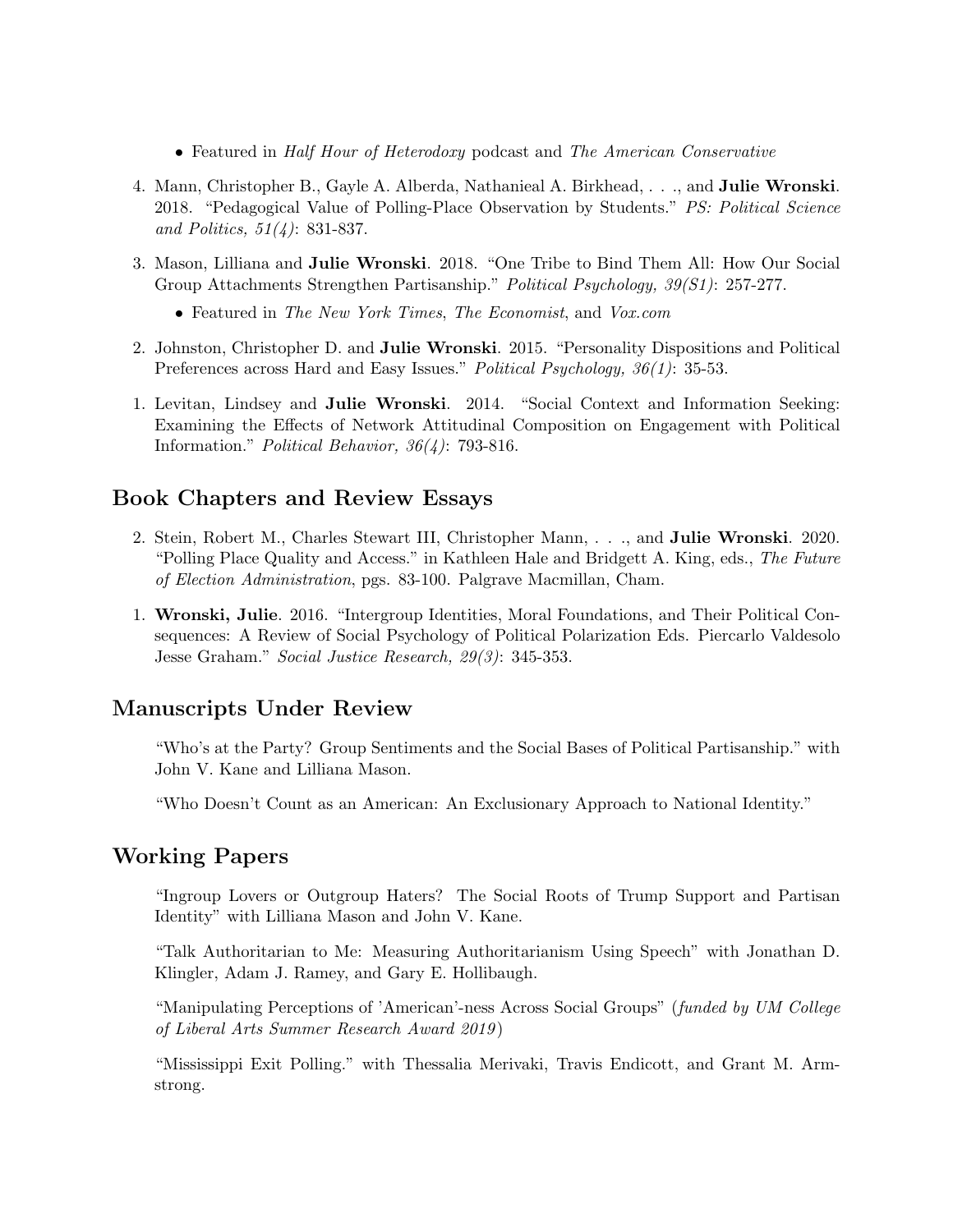"American Authoritarian Partisanship in a Dynamic Social Landscape."

"Contagious Conflict: How Out-Group Hatred Magnifies Partisan Bias." with Lilliana Mason and John V. Kane.

"Oxytocin, Empathy and Political Attitudes." with Stanley Feldman, Leonie Huddy, and Patricia Whitaker.

"Speaking on Behalf of the American People." with Robert Entman and Abby Jones.

# Public Writing

"Trump support is not normal partisanship." with Lilliana Mason and John V. Kane.  $Vox.com$ , Polyarchy Blog. June 21, 2019.

## Recent Conference Presentations

"Talk Authoritarian to Me" with Jonathan D. Klingler, Adam J. Ramey, and Gary E. Hollibaugh.

- Paper accepted at the 2019 Annual Meeting of the American Political Science Association, Washington DC
- Paper presented at the 2019 Annual Meeting of the International Society of Political Psychology, Lisbon Portugal

"Who's at the Party? Group Sentiments and the Social Bases of Political Partisanship." with John V. Kane and Lilliana Mason.

- Paper accepted at the 2019 Annual Meeting of the American Political Science Association, Washington DC
- Paper presented at the 2019 Annual Meeting of the Midwest Political Science Association, Chicago, IL

"Manipulating Perceptions of 'American'-ness Across Social Groups"

- Presented at the 2019 Annual Meeting of the International Society of Political Psychology, Lisbon Portugal
- Presented at the 2019 CCES Sundance Conference, Sundance, UT
- Presented at the 2019 Southern Political Psychology Workshop, University of Georgia, Athens, GA

"Who Doesn't Count as an American: An Exclusionary Approach to National Identity."

- Paper presented at the 2018 Annual Meeting of the American Political Science Association, Boston, MA
- Paper presented at the 2018 Annual Meeting of the International Society of Political Psychology, San Antonio, TX
- Paper presented at the 2018 Annual Meeting of the Midwest Political Science Association, Chicago, IL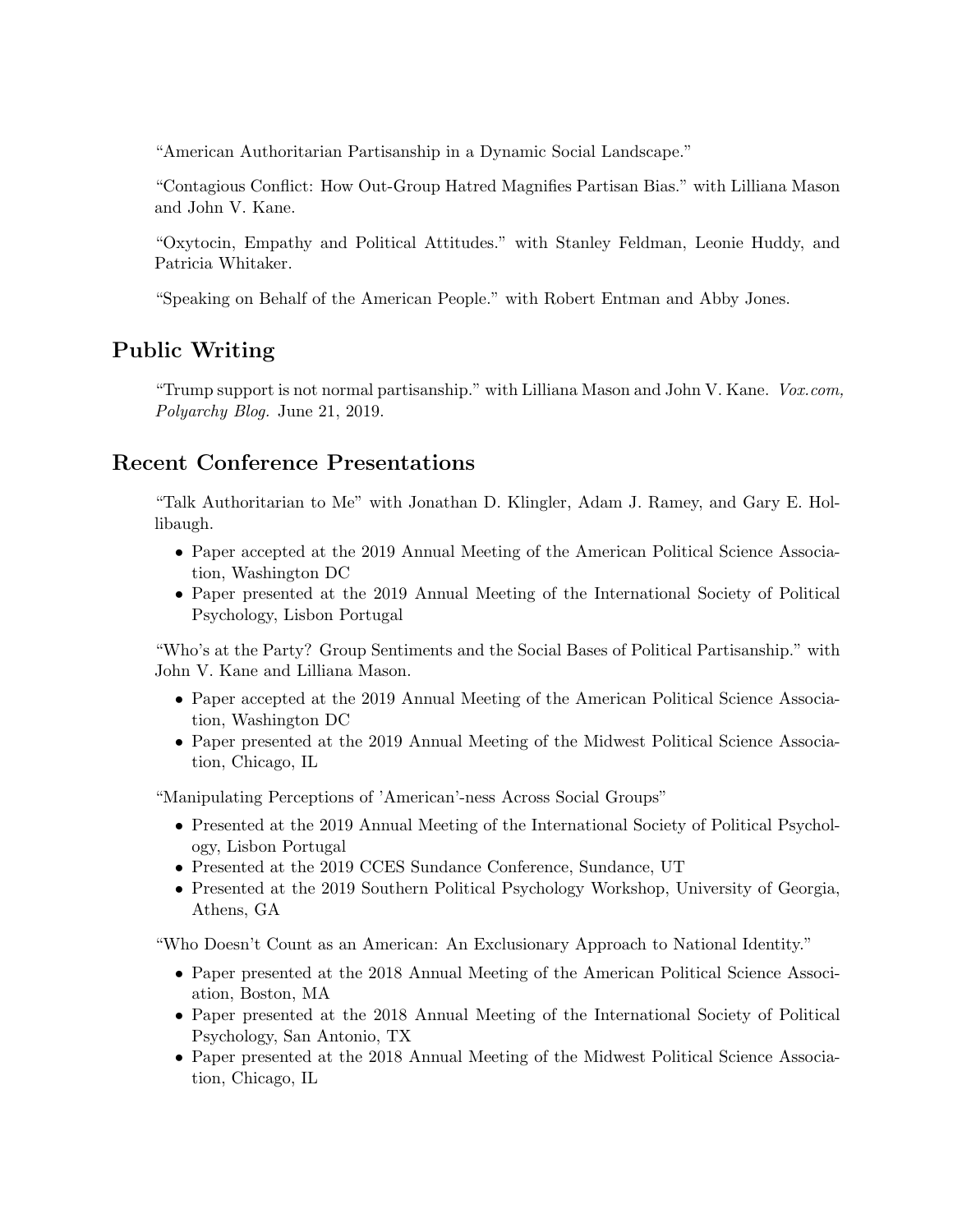• Paper presented at the 2017 Annual Meeting of the Midwest Political Science Association, Chicago, IL

"Contagious Conflict: How Out-Group Hatred Magnifies Partisan Bias." with Lilliana Mason

- Paper presented at the 2018 Annual Meeting of the American Political Science Association, Boston, MA
- Paper presented at the 2018 Annual Meeting of the Midwest Political Science Association, Chicago, IL

"Helping the Homeless: The Role of Empathy, Race, and Deservingness in Motivating Policy Support and Charitable Giving." with Kimberly Gross

- Paper presented at the January 2018 National Capital Area Political Science Association Workshop, Washington, DC
- Paper presented at the 2016 NYU CESS 9th Annual Experimental Political Science Conference, New York, NY
- Paper presented at the 2015 Annual Meeting of the American Political Science Association, San Francisco, CA
- Paper presented at the 2015 Annual Meeting of the Midwest Political Science Association, Chicago, IL

"When You're a Stranger: Implicit versus Explicit Social Sorting and Partisan Bias." with Lilliana Mason

• Paper presented at the 2017 Annual Meeting of the Midwest Political Science Association, Chicago, IL

"Empathy, Ideology, and Social Welfare Policy." with Stanley Feldman, Leonie Huddy and Patrick Lown

- Paper presented at the 2016 Annual Meeting of the American Political Science Association, Philadelphia, PA
- Paper presented at the May 2015 New York Area Political Psychology Workshop, NYC, NY
- Paper presented at the 2014 Annual Meeting of the Midwest Political Science Association, Chicago, IL

"Authoritarianism and Support for Trump in the 2016 Election."

- Paper presented at the 2016 Annual Meeting of the American Political Science Association, Philadelphia, PA
- Paper presented at the 2016 Annual Meeting of the International Society for Political Psychology, Warsaw, Poland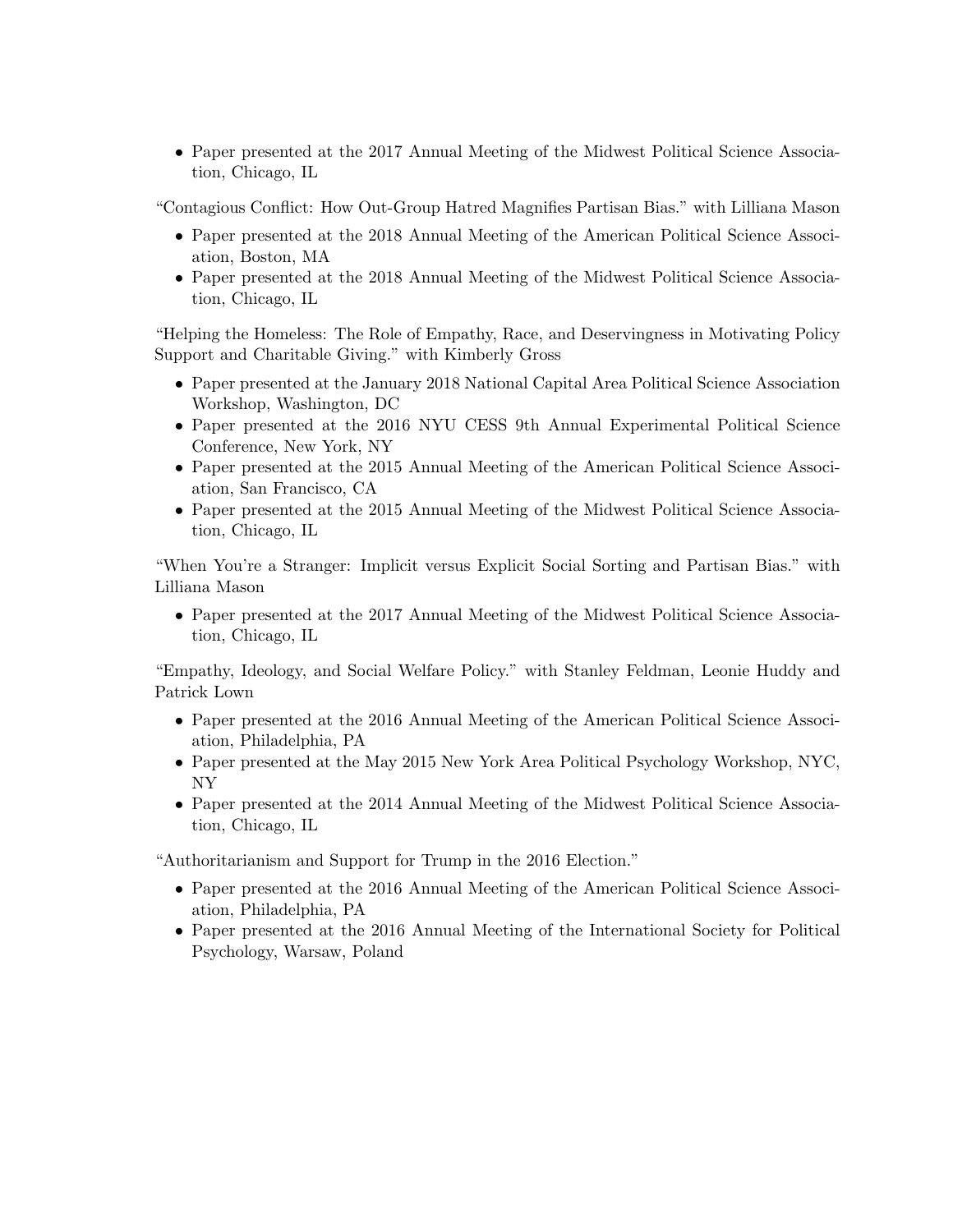# Grants, Fellowships and Awards

Fellow, 2019 Summer Course on Grantwriting in the Social, Behavioral, and Economic Sciences

College of Liberal Arts Summer Research Grant, University of Mississippi, Summer 2019, \$3,000

College of Liberal Arts Summer Research Grant, University of Mississippi, Summer 2017, \$7,500

The George Washington University Columbian College Facilitating Fund (CCFF), Summer 2016, \$8,000

College of Liberal Arts Summer Research Grant, University of Mississippi, Summer 2016, \$7,500

Best Dissertation Award, International Society of Political Psychology (ISPP), 2015

National Science Foundation: Time-Sharing Experiments for the Social Sciences, grant recipient in the Real-Stakes Special Competition, "Helping the Homeless: Empathy, Race, and Perceptions of Homelessness in America," Summer 2015 (with Kimberly Gross and Robert Entman)

APSA Distinguished Junior Scholars Award, Political Psychology Section (\$500), 2013

# Teaching

## University of Mississippi, Department of Political Science

- POL 101: Introduction to American Politics (Undergraduate)
- POL 251: Introduction to Political Science Research Methods (Undergraduate)
- POL 490: Directed Readings in Political Science (Undergraduate Honors)
- POL 550: Research in Politics (Graduate)
- POL 551: Empirical Political Analysis (Graduate)
- POL 552: Applied Political Research (Graduate)
- POL 795: Research Practicum (Graduate)
- Math Camp Workshop: Estimating Models with Categorical Dependent Variables (Graduate)

## Stony Brook University, Department of Political Science

- POL 102: Introduction to American Politics (Undergraduate)
- POL 502: Intermediate Statistics for Public Policy (Graduate)
- POL 502: Intermediate Statistics for Political Psychology (Graduate)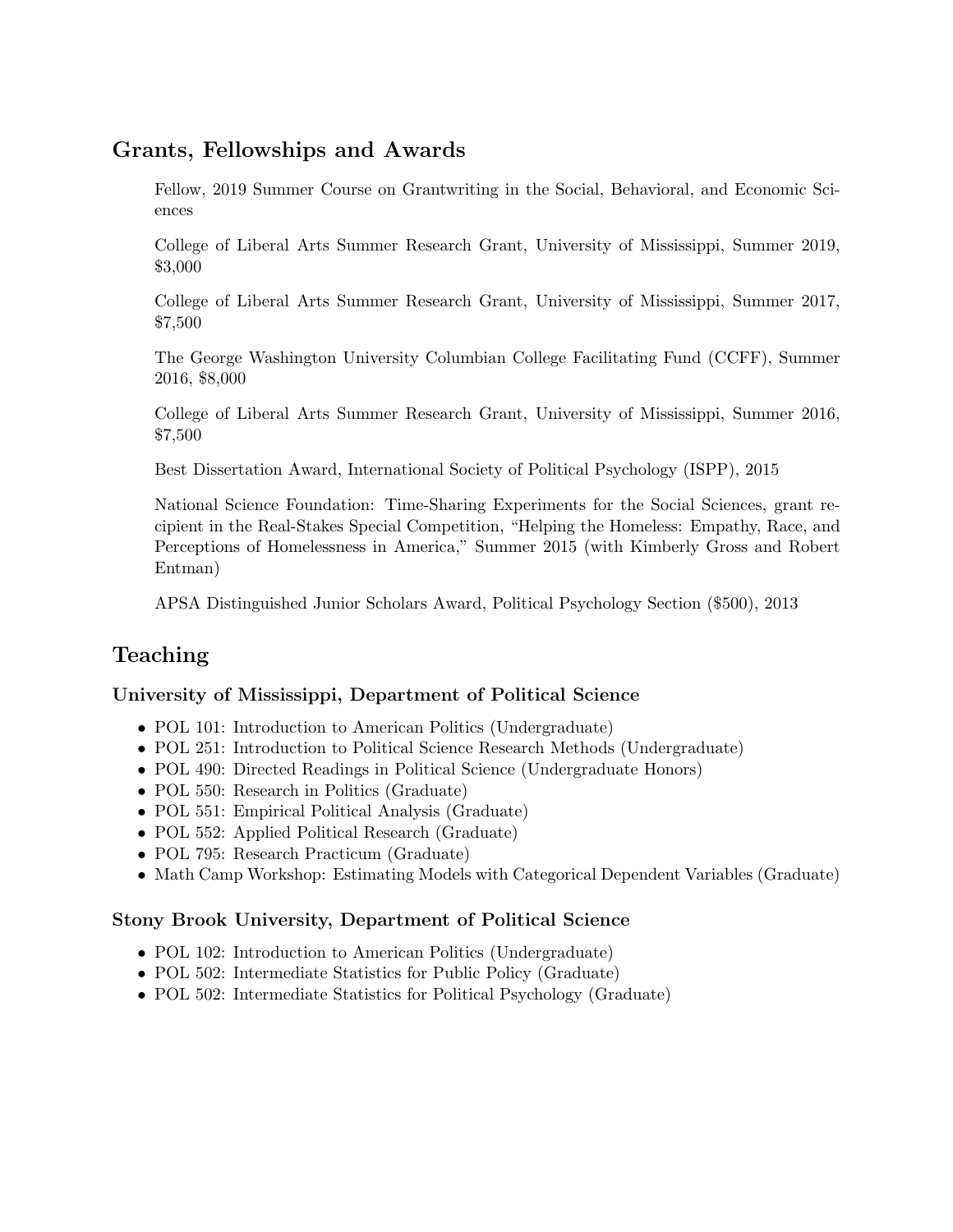## Professional Service and Memberships

Ad Hoc Reviewer

• American Journal of Political Science; American Politics Research; American Political Science Review; British Journal of Political Science; International Journal of Public Opinion Research; International Studies Review; Journal of Elections, Public Opinion and Parties; Journal of Experimental Political Science; Journal of Experimental Social Psychology; Journal of Political Marketing; Journal of Politics; Journal of Social and Political Psychology; Political Behavior; Political Communication; Political Psychology; Political Studies; Research and Politics

ISPP Best Dissertation Award: 2019 Committee Chair

ISPP Early Career Committee Kudos Column: Fall 2015 Newsletter

Conference Participation

- Chair: 2019 APSA, 2018 APSA, 2017 SPSA, 2016 APSA, 2014 ISPP
- Discussant: 2019 ISPP, 2018 APSA, 2018 MPSA, 2017 MPSA, 2017 SPSA, 2016 APSA, 2016 MPSA, 2015 MPSA, 2014 APSA, 2014 MPSA, 2013 MPSA, 2012 ISPP

Member: APSA, MPSA, ISPP

#### Media Coverage

Edsall, Thomas B. 2019. "Opinion — Trump Needs His Base to Burn With Anger." The New York Times. July 3, 2019, sec. Opinion.

Edsall, Thomas B. 2019. "Opinion — How Far Left Is Too Far Left for 2020 Democrats?" The New York Times. April 10, 2019, sec. Opinion.

Jilani, Zaid. 2018. "Hillary Clinton Voters Are Tilting Authoritarian." The American Conservative. November 30, 2018.

Half Hour of Heterodoxy Podcast. "How Authoritarianism Divides the Democratic Party: Half Hour of Heterodoxy 36." October 15, 2018.

Chang, Alvin. 2018. "When Russian trolls wanted to divide America, they knew what to use: race." Vox.com. May 15, 2018.

Kenny, Charles. 2018. "How Republicans Embraced Identity Politics." The Economist. March 22, 2018.

Niskanen Center. 2018. "Episode 12: Are Americans Becoming Tribal, with Identity Politics Trumping All?" Political Research Digest Podcast. March 14, 2018.

Edsall, Thomas B. 2018. "Opinion — What Motivates Voters More Than Loyalty? Loathing." The New York Times. March 1, 2018, sec. Opinion.

Coaston, Jane. 2018. "Turns out Everyone Loves 'Identity Politics' Especially Republicans." Vox.com. March 1, 2018.

Allen, Jonathan and Keri Geiger. 2017. "Double-barreled Bannon: He targets both Mississippi GOP senators." NBC News. November 26, 2017, sec. Elections.